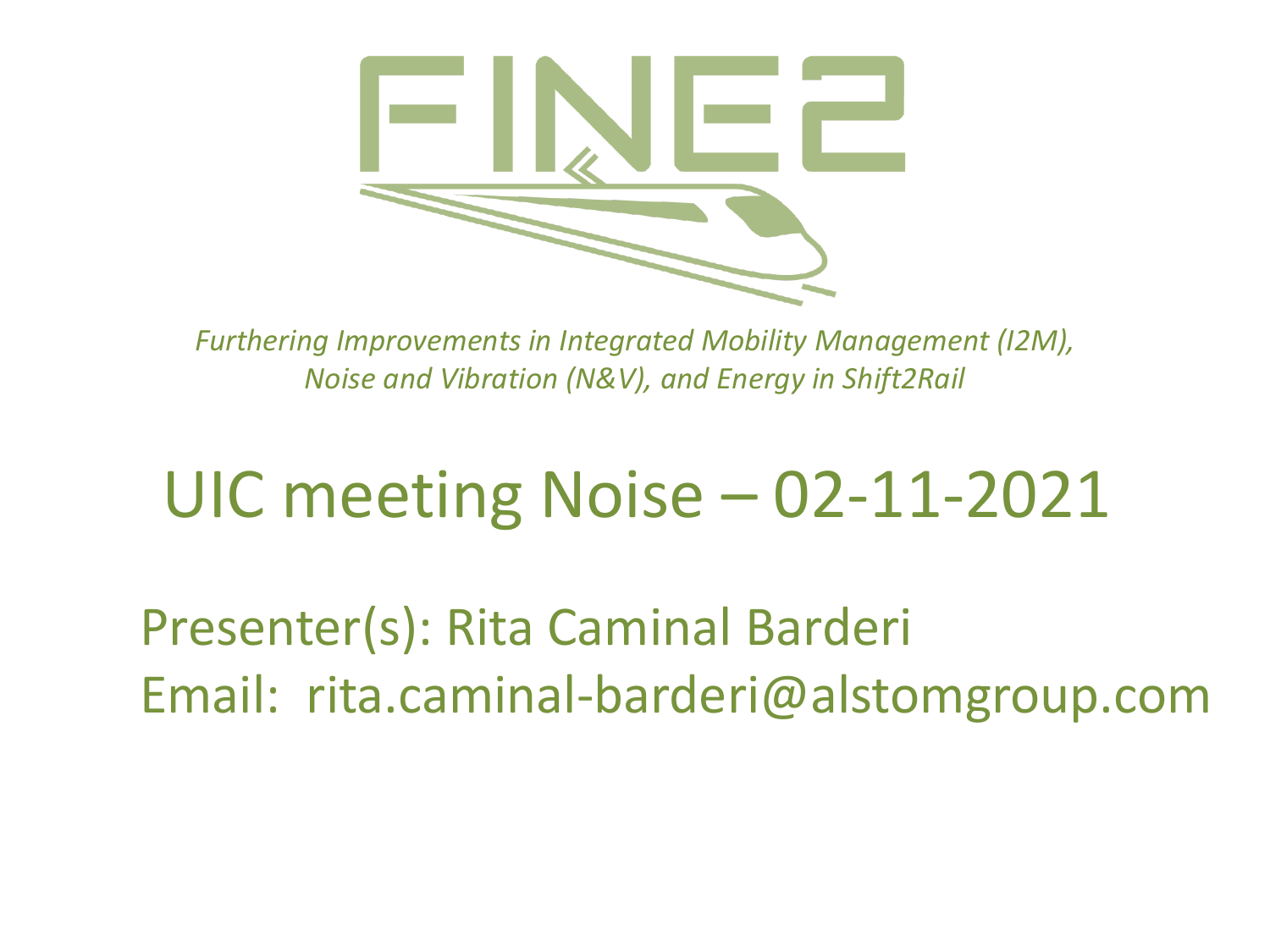

- The aim of the project is to validate and improve the exterior noise simulations
- The physical phenomena to take into account are the noise diffraction, the ground absorption, the train equipment directivity and propagation



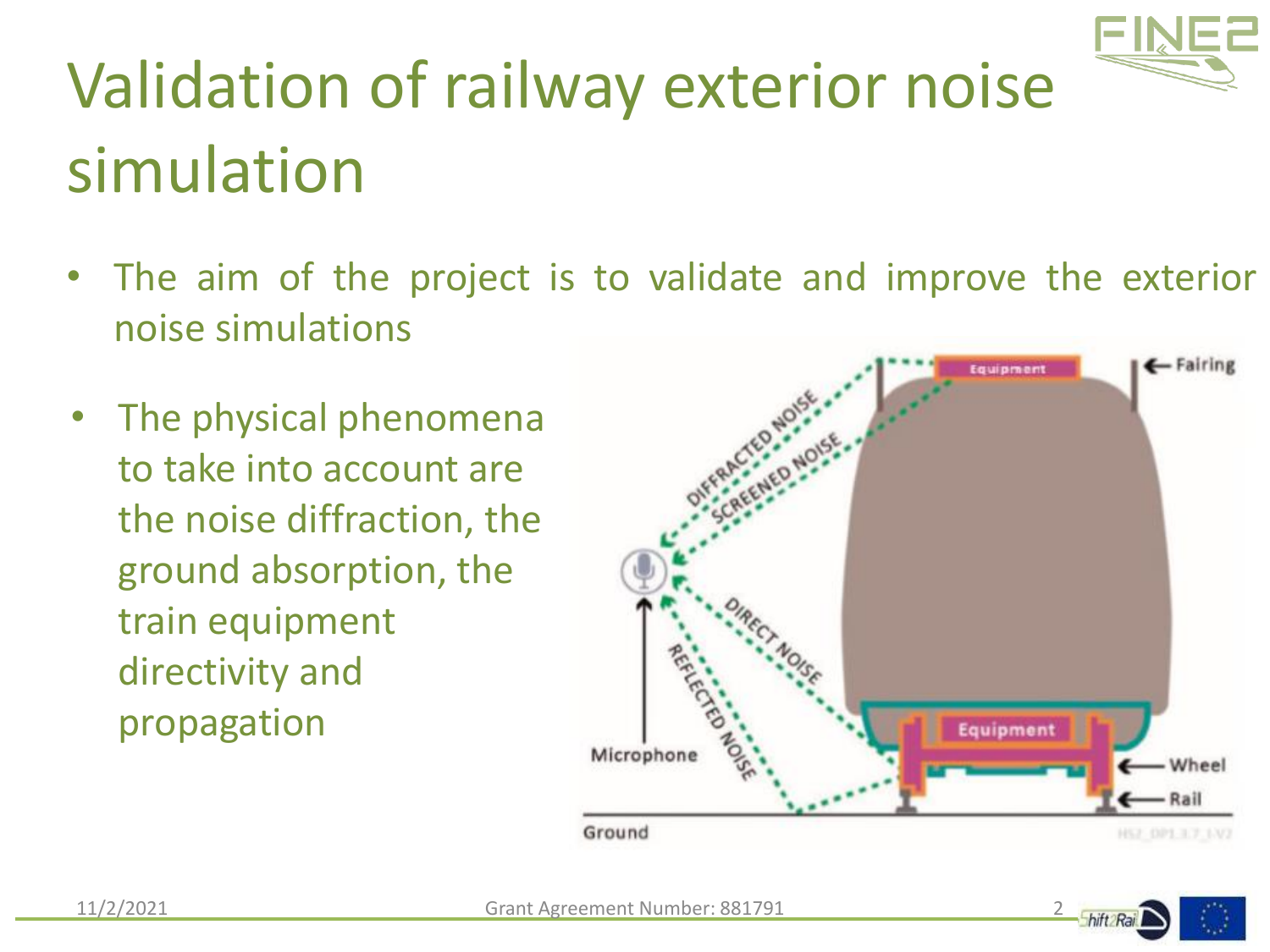

The work is focused in the following questions:

- Are the current exterior noise simulations tools from the train manufacturers/operators good enough to allow the virtual certification?
- Which is the uncertainty linked to the exterior noise simulations?
- Can this uncertainty be reduced with new methodologies of train equipment characterization?



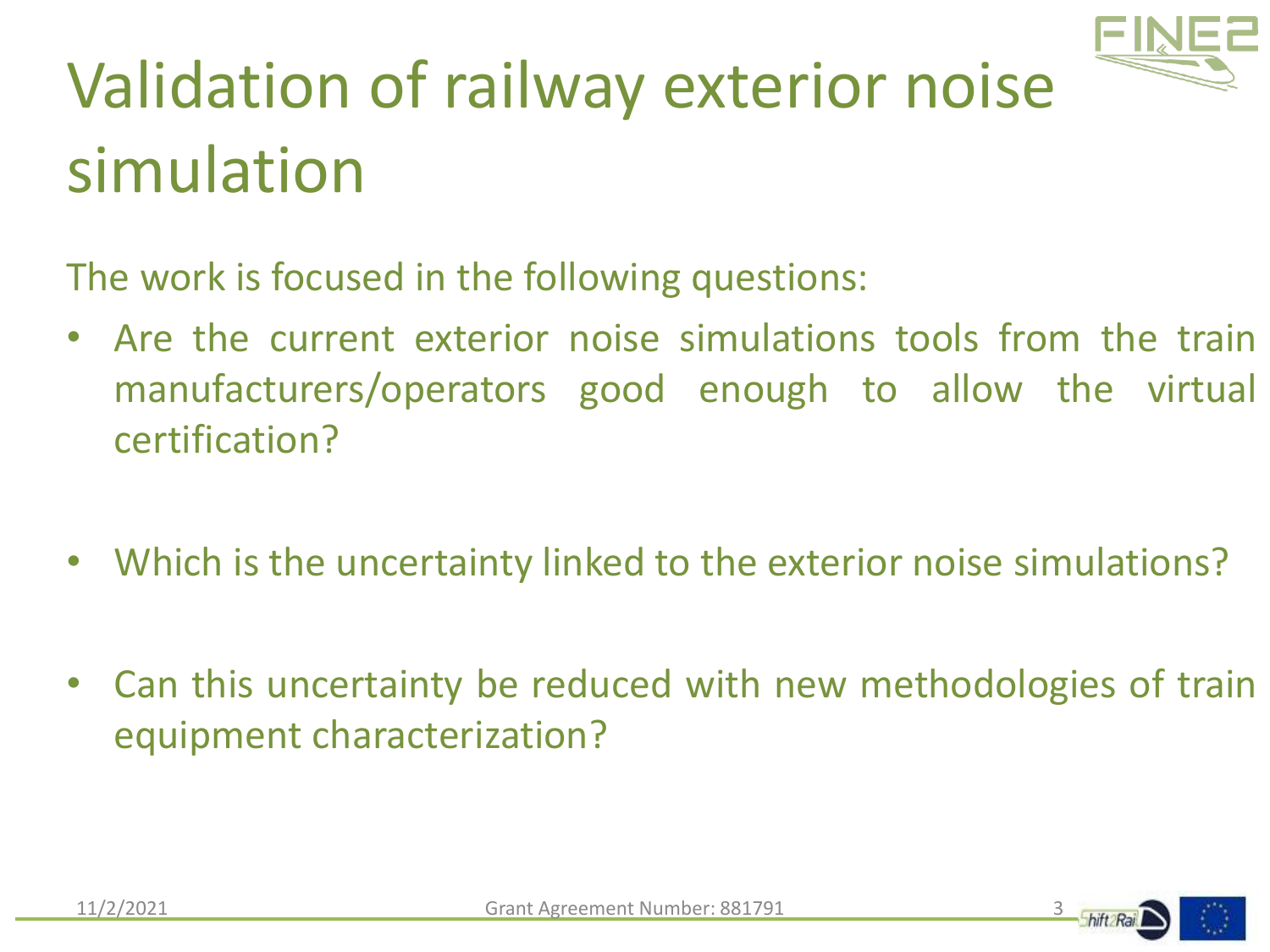

## The work uses what was already learn from previous projects



## **FINE-2 WP6**

The added value with respect the previous work done on ACOUTRAIN is to focus the effort on the train integration.

It will be done by means of measuring the same sources stand alone and installed on the train.

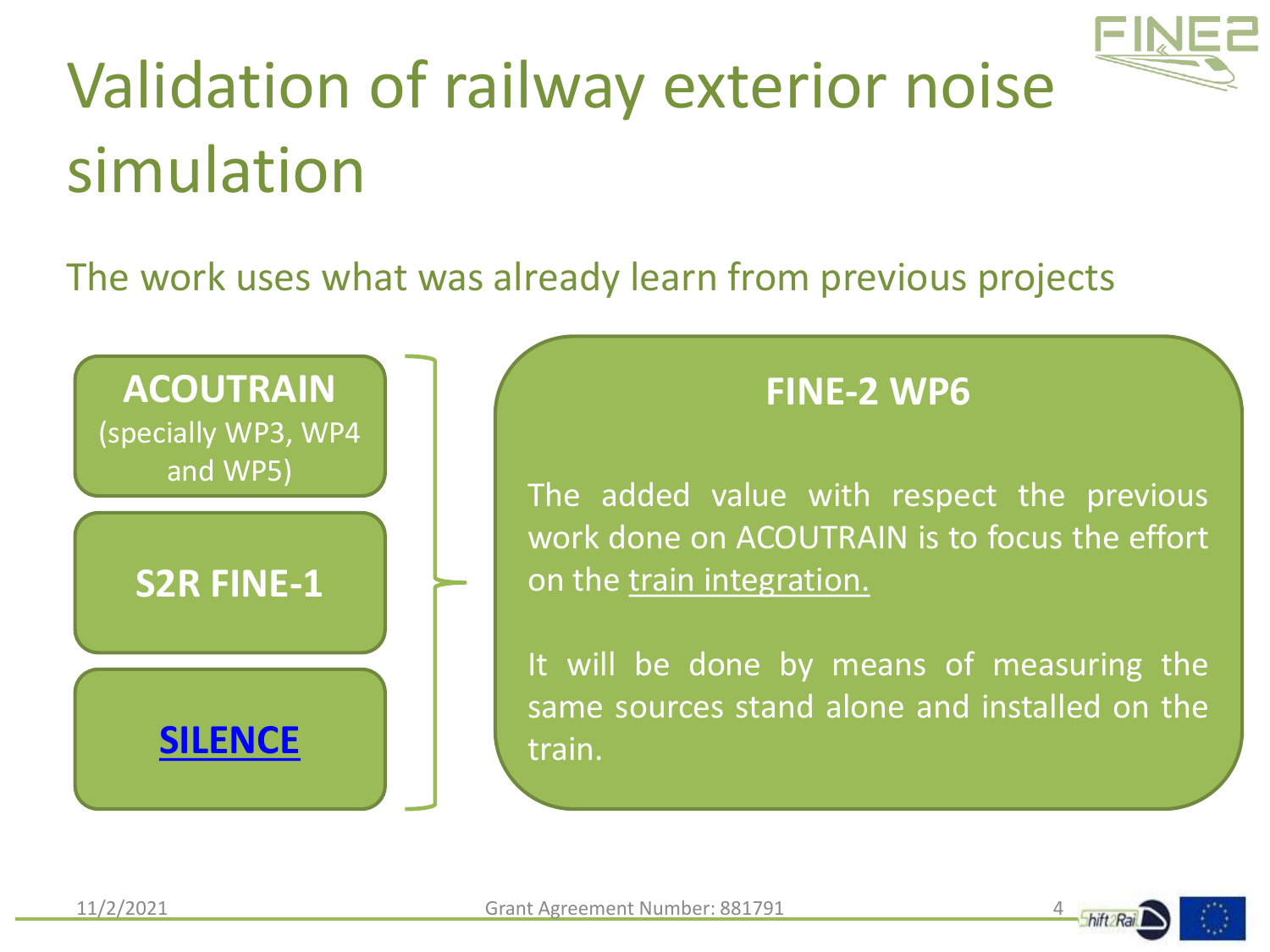

• The validation is done in a close collaboration with S2R Open Call TRANSIT.



FINE-2 partners, composed of rolling stock manufacturers and operators, bring the vision and the needs of the industry

TRANSIT partners, composed of research centres, universities and consultancies, will enhance existing methods and propose new techniques based on their knowledge and experience.



02/11/2021 Grant Agreement Number: 881791

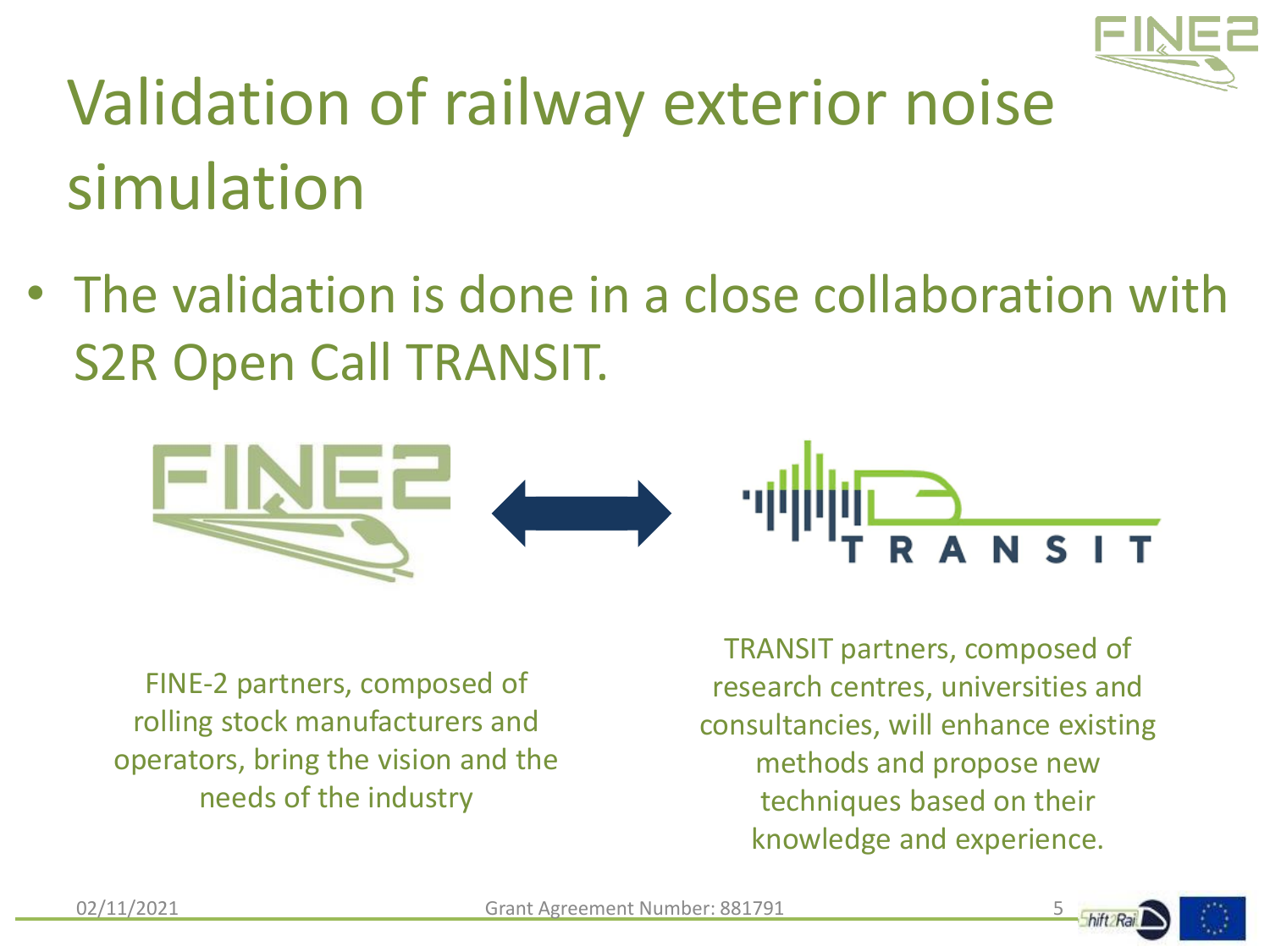

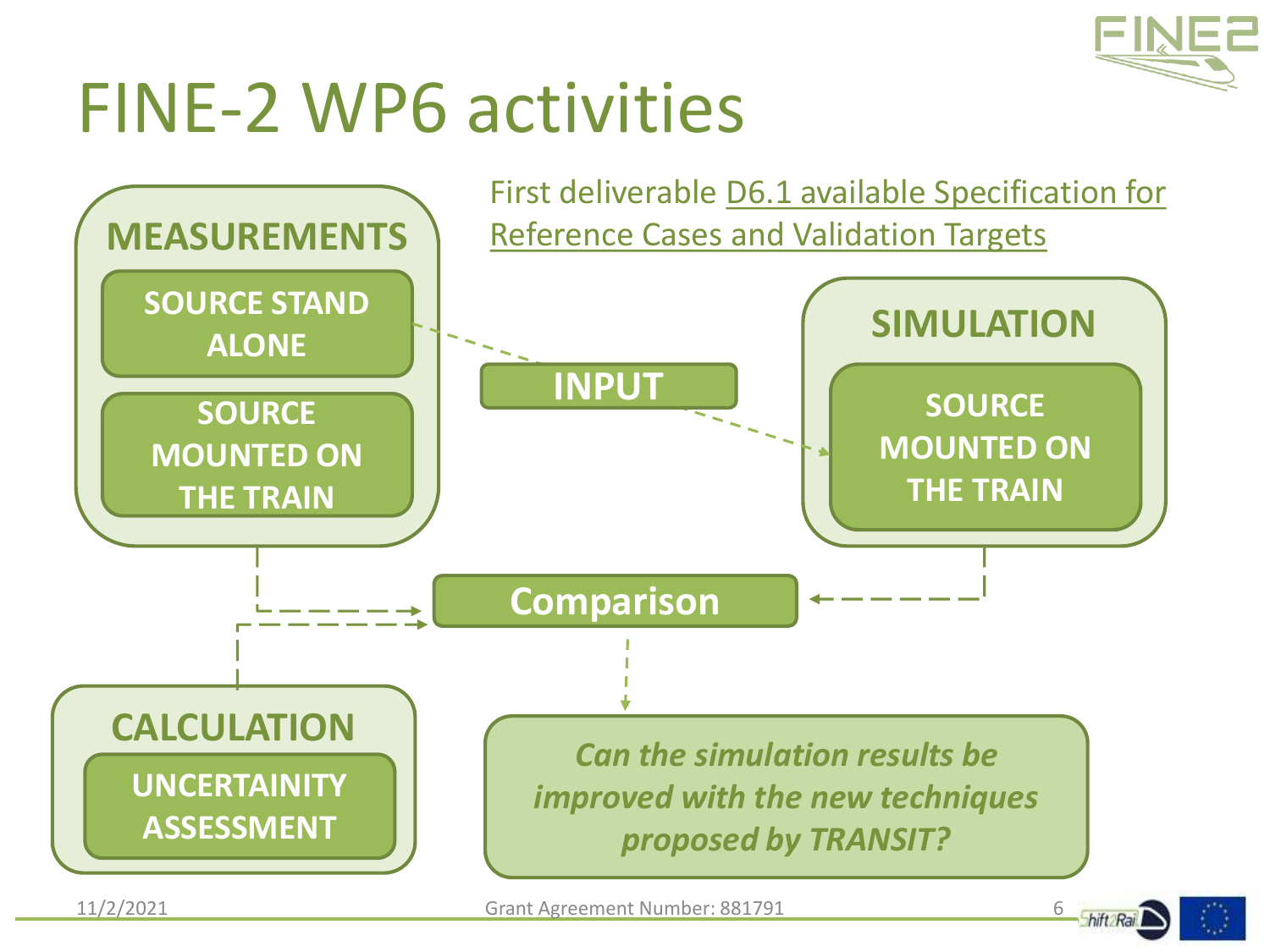

Matrix of reference cases depending on type of noise and train integration. All tests to be done in static to avoid rolling noise (covered by FINE-2 WP7).

|             |                                                    | <b>Cooling noise</b>               | <b>Electro magnetic</b><br>noise                                                  | <b>Mechanical noise</b>                               | <b>Other</b>        |
|-------------|----------------------------------------------------|------------------------------------|-----------------------------------------------------------------------------------|-------------------------------------------------------|---------------------|
|             | <b>Bogie area</b>                                  |                                    |                                                                                   |                                                       | Loudspeaker<br>test |
| integration | On the roof<br>with/without<br>roof fairings       | <b>HVAC, cooling</b><br>unit, etc. | <b>Auxiliary</b><br>converter, main<br>transformer,<br>traction<br>inverter, etc. | Main air<br>compressor,<br><b>Diesel</b><br>powerpack |                     |
| Train       | <b>Underframe</b><br>with/without<br><b>skirts</b> |                                    |                                                                                   |                                                       |                     |

Type of noise

Train integration

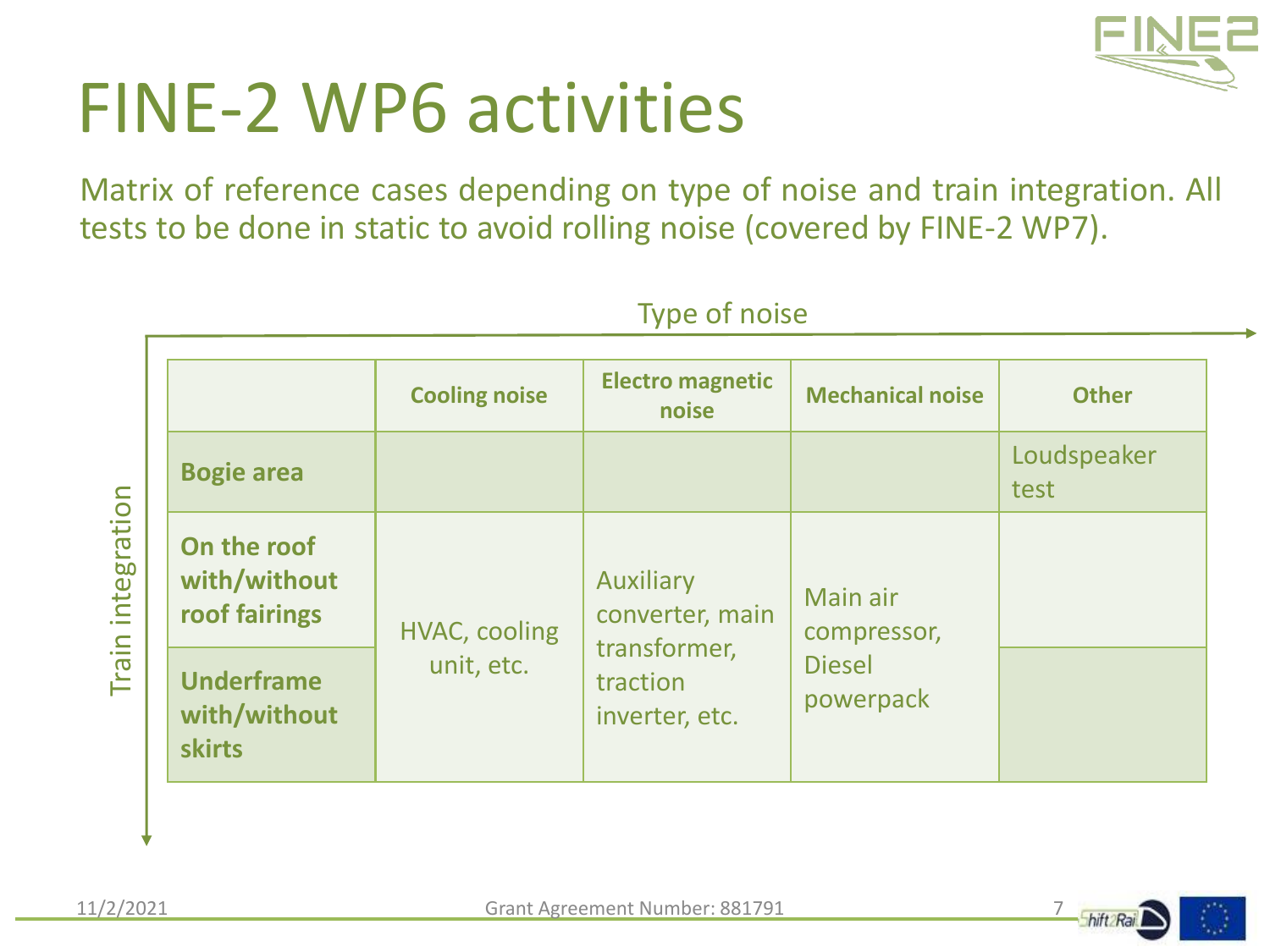

## Reference cases





#### Speaker in the bogie area **HVAC Cabin on the roof**











## Without skirts **Without skirts** Without Skirts Without roof cover



hift Ra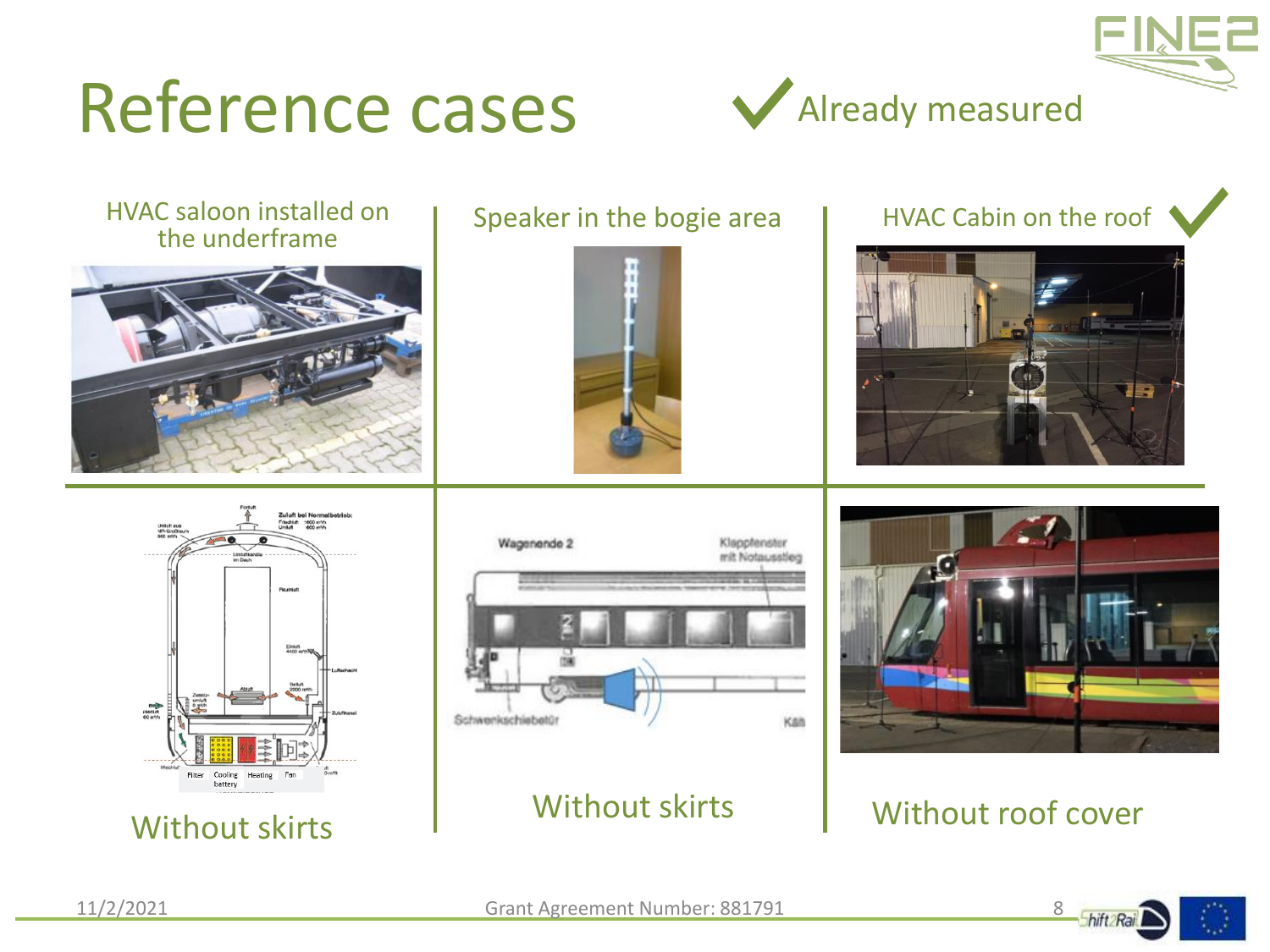

## Reference cases

#### Auxiliary converter on the underframe



### Main transformer on the roof







### Without skirts | Without roof fairings

### HVAC or motor cooling on the roof



## With roof fairings

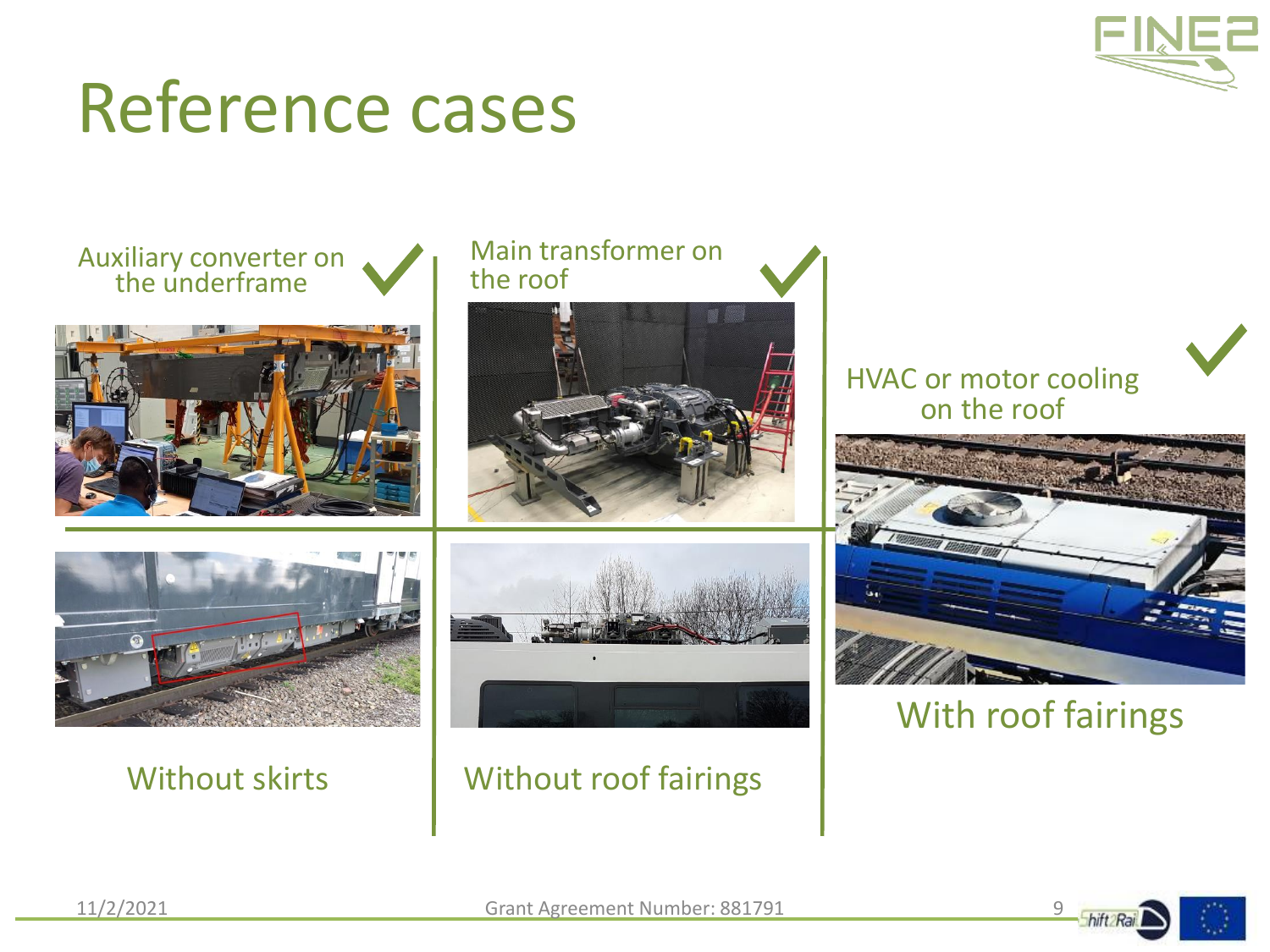



- Measurements performed by TRANSIT are with microphone array and ISO 9614-2, including source directivity information
- Measurements performed by FINE-2 participants are in terms of SWL according to ISO 9614-2 when possible, otherwise ISO 3744

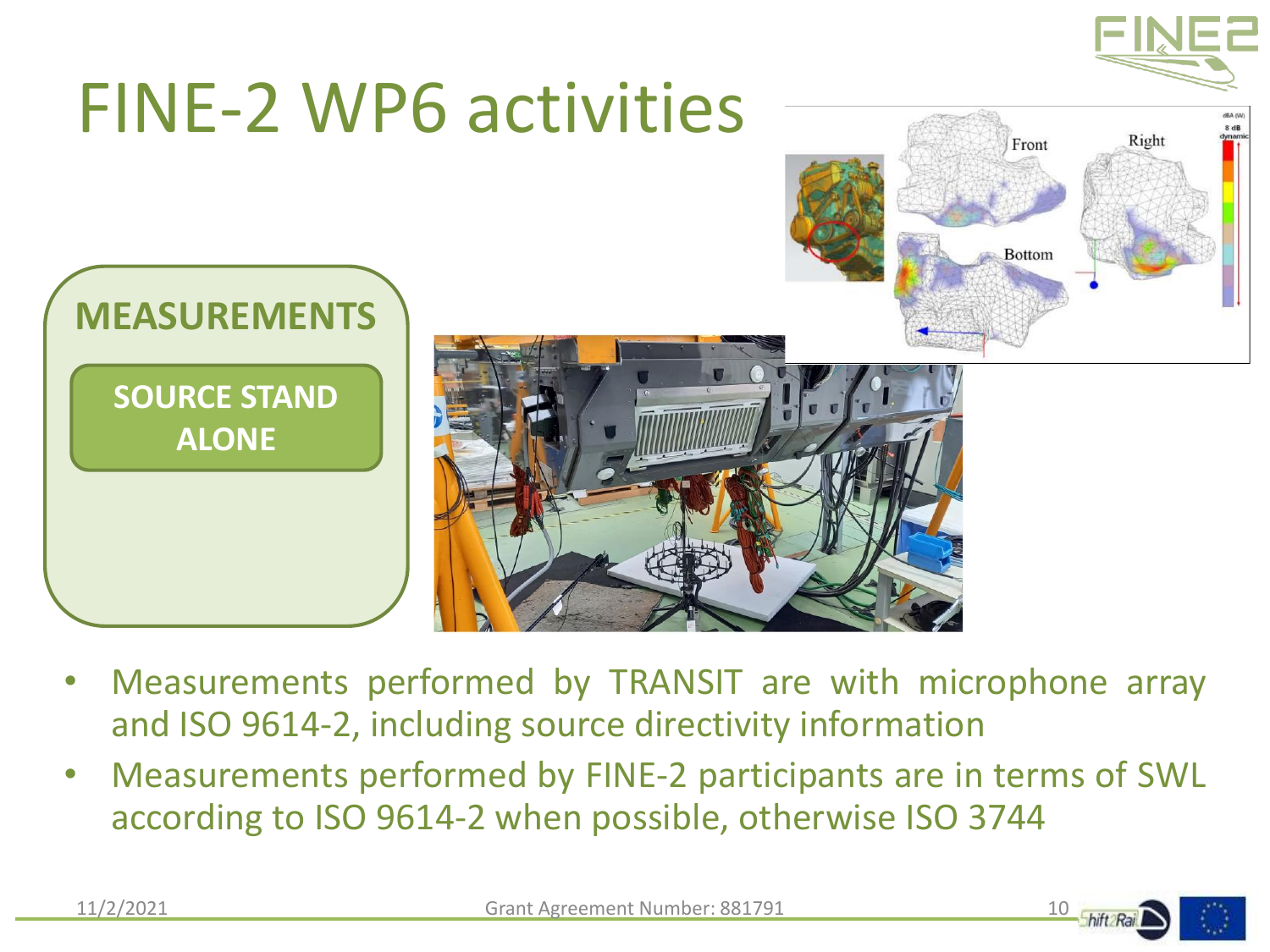



- Measurements of sound pressure level around the train. The source under test is isolated from the rest by switching off the other equipment
- Transfer function from the equipment surfaces and the microphones with KTH methodology. See TRANSIT deliverable D1.1 Validated procedure for source characterization based on equivalent monopoles and tests involving generic sources

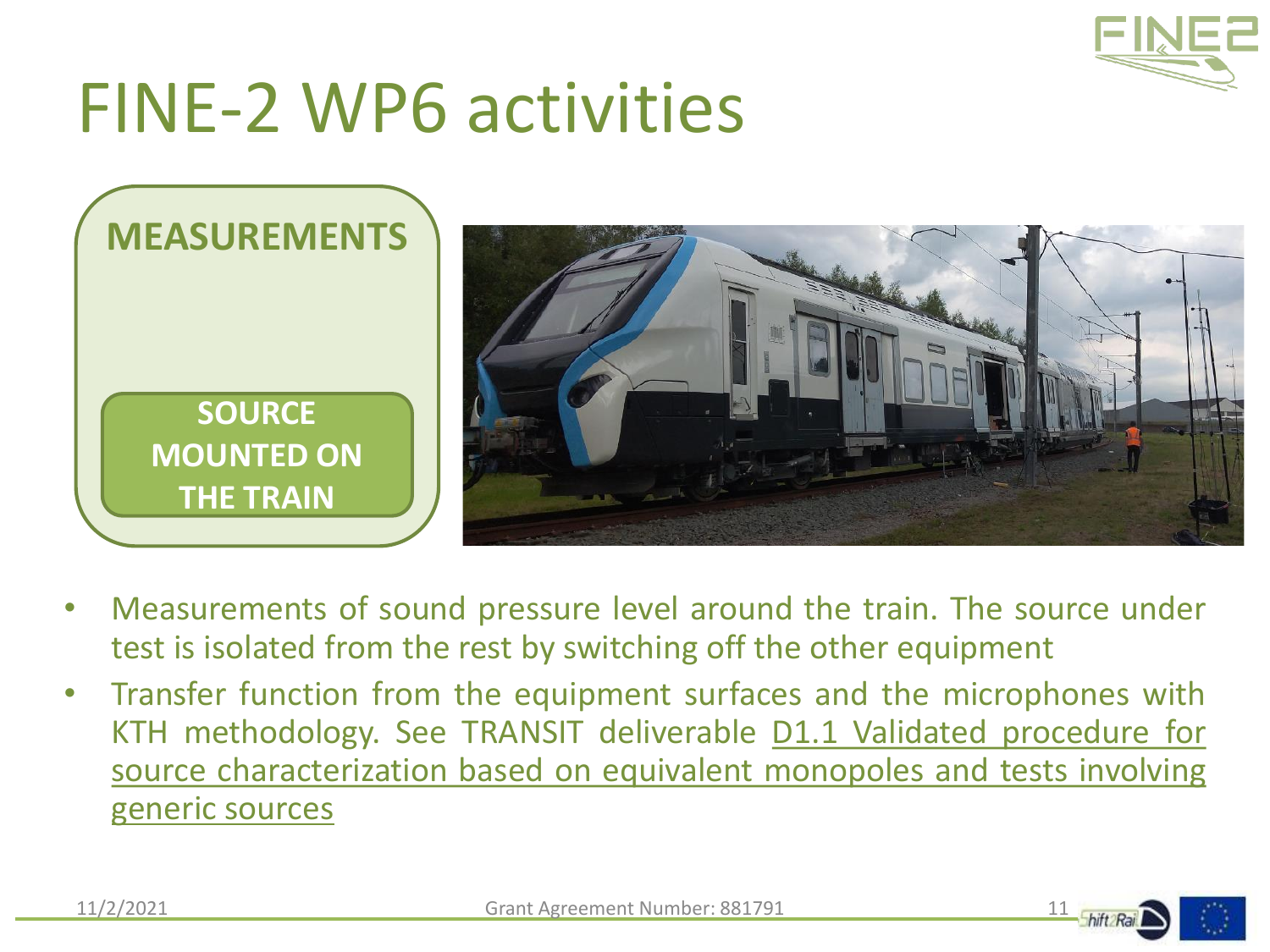

**SIMULATION**

**SOURCE MOUNTED** 

**ON THE TRAIN**

|                                       |                                                                                                                       | <b>TRANSIT</b>                                                                                |                                              |                                                                                                                                                        |                                                    |                                                                                                                                            |
|---------------------------------------|-----------------------------------------------------------------------------------------------------------------------|-----------------------------------------------------------------------------------------------|----------------------------------------------|--------------------------------------------------------------------------------------------------------------------------------------------------------|----------------------------------------------------|--------------------------------------------------------------------------------------------------------------------------------------------|
|                                       | Alstom/Bombardier                                                                                                     |                                                                                               | <b>CAF</b>                                   | <b>SNCF</b>                                                                                                                                            | TRV (KTH)                                          | <b>Vibratec</b>                                                                                                                            |
| <b>Used tool</b><br>for<br>simulation | <b>SITARE</b><br>$\bullet$                                                                                            | <b>BRAINS</b>                                                                                 | <b>TrainNoiS</b>                             | <b>Train noise</b><br>expert<br><b>Acoutrain tool</b>                                                                                                  | Finite element<br>(Comsol<br><b>Multiphysics</b> ) | <b>SONOR</b>                                                                                                                               |
| <b>Small</b><br>description           | Analytical tool<br>in third octave<br>bands. Box<br>source,<br>monopole,<br>dipole, fan, air<br>inlet/outlet,<br>etc. | Analytical<br>tool in third<br>octave<br>bands. Point<br>sources as<br>monopole or<br>dipole. | Analytical tool<br>in third octave<br>bands. | Analytical tool in<br>third octave bands.<br>Diffraction is not<br>taken into account,<br>reflexion<br>the<br>on<br><i>is</i><br>ground<br>considered. | Narrow band                                        | <b>Boundary</b><br><b>Energy</b><br>Method<br>Element<br>for<br>(BEEM)<br>medium<br>high<br>to<br>frequencies<br>$($ [500-<br>$5000$ ] Hz) |

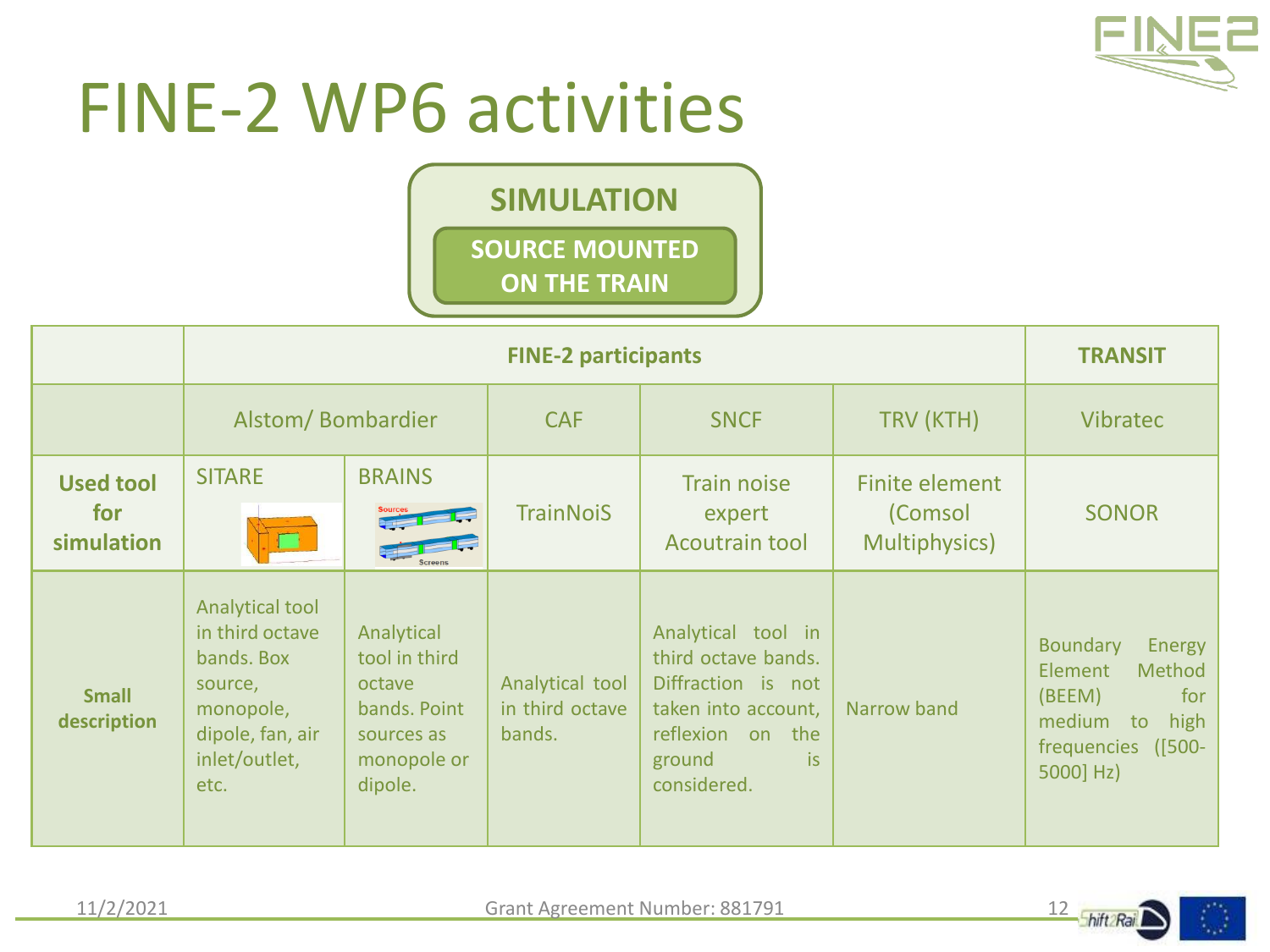



The assessed cases will be done for a specific train:

- Averaged positions at 7.5 m from the track centre when the train is at standstill according to ISO 3095
- Starting noise during acceleration according to ISO 3095
- Pass-by at 80 kph, 200 kph and 320 kph according to ISO 3095

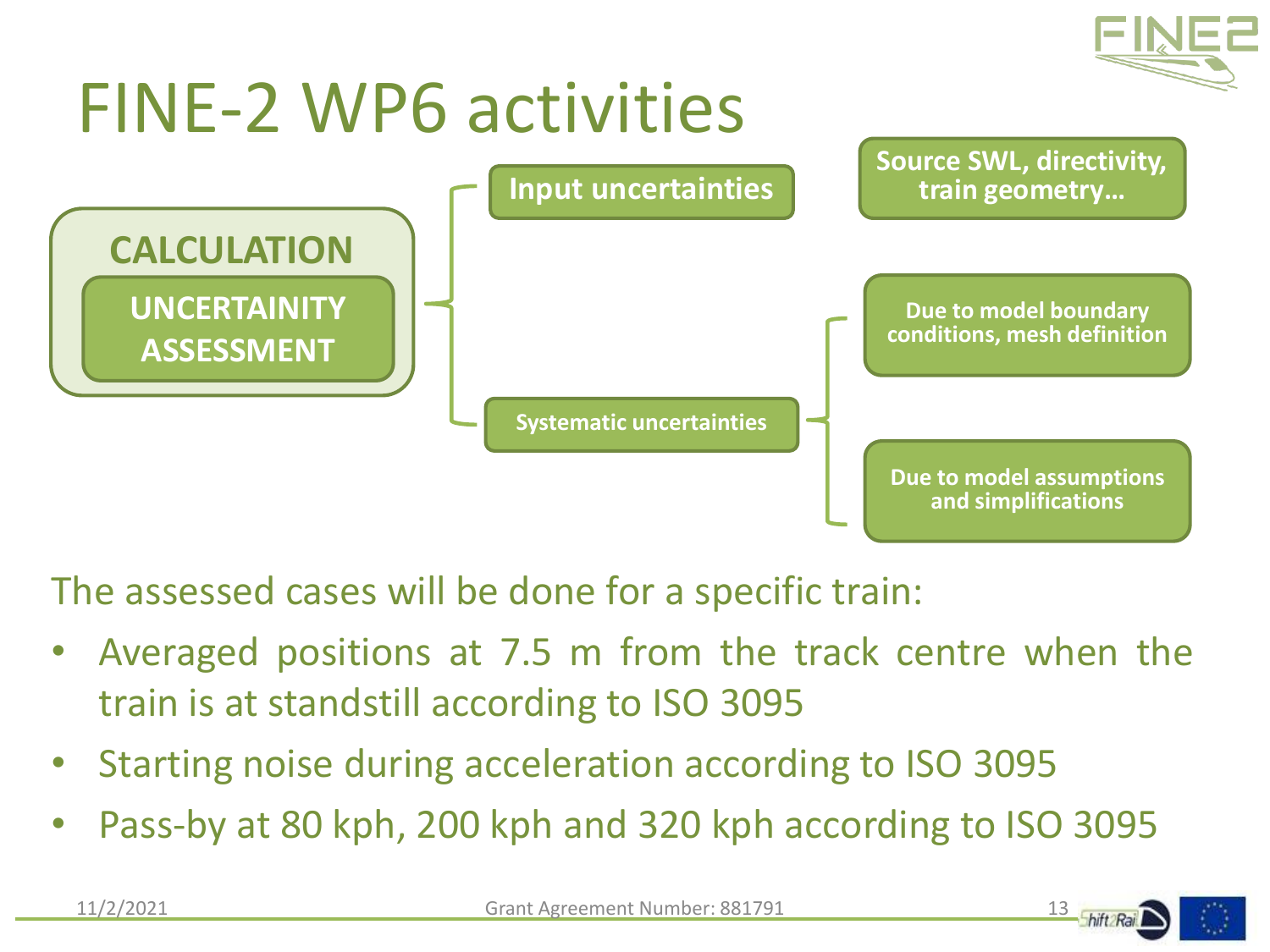

# Conclusions



- The simulation results will be compared with the validation requirements and the uncertainty
- Depending the results, two possible options:
	- Simulations or source characterization from FINE-2 participants need to be improved with more advanced techniques
	- Simulations results are already acceptable and could be used in the future for Virtual Certification